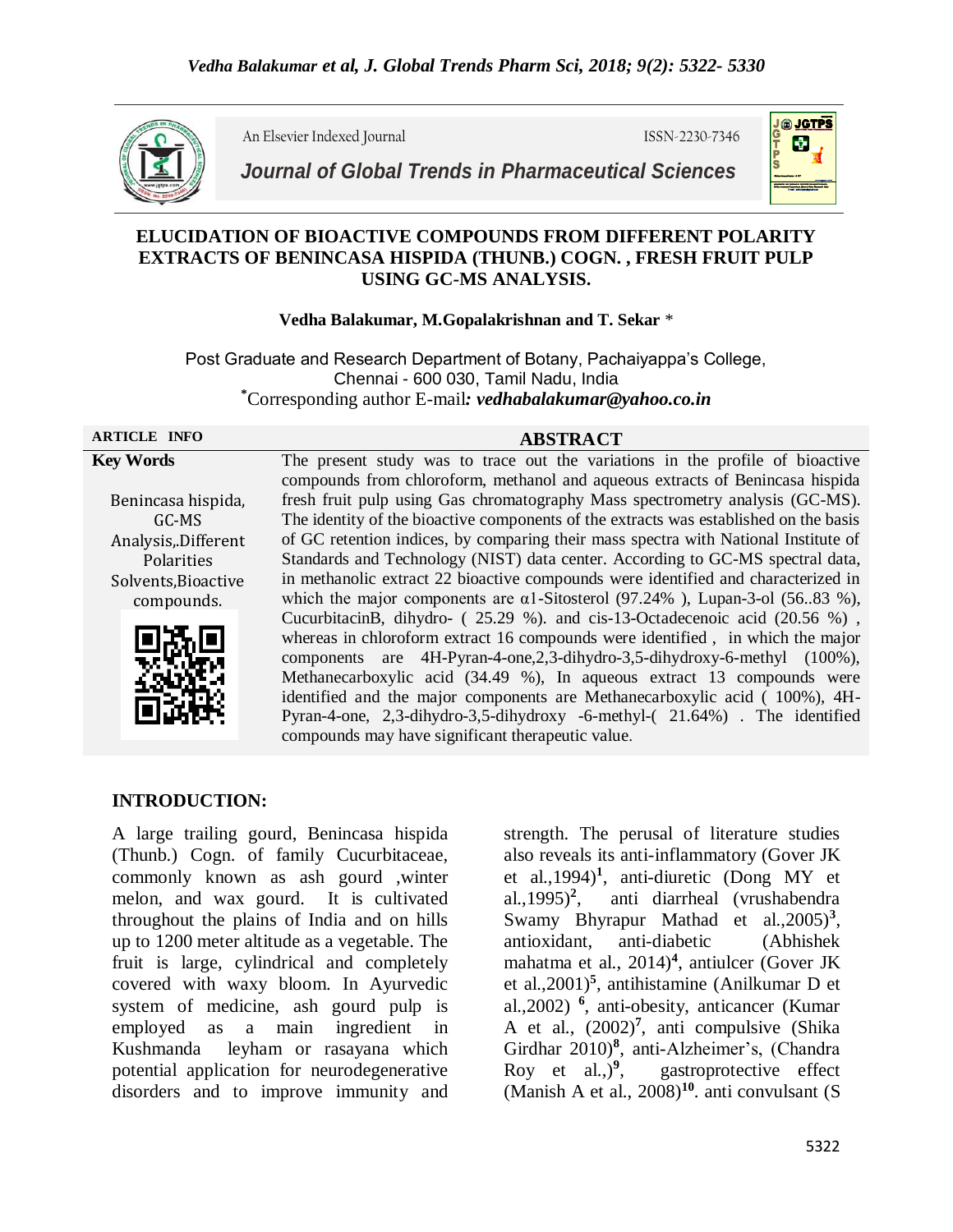K Nimbal et al.,  $2011$ <sup>11</sup> and its potential usefulness in the management of morphine withdrawal ( Gover JK et al.,2000)**<sup>12</sup>**. The seeds are rich in protein and play active role in antifungal, antiviral, anti-proliferative, antitumor and immune dilatory activities. The ash gourd rind extract possesses significant diuretic activity with a potassium sparing effect.

 The major phytoconstituents of the fruits are triterpenoids, flavonoids, glycosides,carotenes, vitamins, and uronic acid. Phyto chemical screening on the extracts of B. hispida fruit pulp revealed that triterpenoids and saponins were the major constituents of the sample. Certain literature studies carried out for checking the bioactive components in the fruit of Benincasa hispida reveals the presence of beta-sitosterol, lupeol, iso-vitexin, iso-multiflorenol, cucurbitacin-B, and different amino acids by Thin Layer Chromatograhy study.( Manish A et al.,2008)**<sup>10</sup>**. The present study was to compare and determine the profile of bioactive compounds of Benincasa hispida fresh fruit pulp extracts prepared with solvents of different polarity using GC-MS technique.

# **MATERIALS AND METHODS Plant Materials**

The fresh fruit of Benincasa hispida was purchased from local vegetable market. The identification and authentification of the material was done in Postgraduate and Research Department of Botany, Pachaiyappa's college, Chennai 600 030, Tamil Nadu.

# **Preparation of extract**

 The fruit was initially washed under running tap water, then again washed with distilled water and wiped dry. The rind was peeled off and seeds were removed. The fresh fruit pulp cut into pieces then meshed

to fine juice in an air blender. The fresh juice was serially extracted with chloroform, methanol and aqueous based on their polarity. For chloroform extraction 500ml fruit juice was mixed with 1000ml of chloroform and kept covered for 36h at room temperature, the slurry was stirred intermittently for 2h and left overnight (J.K. Grover et al., 2001)**<sup>4</sup>** . The mixture was then filtered using what man no. 1 filter paper and the filtrate was concentrated on a vacuum rotatory evaporator, the concentrated final extract was thick brown liquid and the yield of extract was 2.4ml/100ml fresh juice. The residue was used for methanolic extraction with same procedure. For aqueous extract hot distilled water is used. The crude extract is stored in refrigerator throughout the study.

# **GC-MS analysis**

 GC-MS analysis of these extracts was carried out by Agilent 7890B,Gas chromatography connected to 5977A Mass Spectrometer. Column name HP\_5MS, column capillary composed of 5% Phenyl Methyl siloxane. GC working temperature starts from  $-60^{\circ}$  C to  $325^{\circ}$  C. Column capillary film thickness 30m x 250µm x0.25µm. An electron ionization system with ionizing energy of 70eV was used for GC-MS detection. Oven temperature programmed at  $50^{\circ}$ C for 2min then ramp up to 280<sup>0</sup> C, increased by  $5^0$ C/min; at 280<sup>0</sup> C maintained for 15min; total run time 63min. In MS the solvent delay 2min, scan range 50-700m/z, carrier gas was helium; gas flow rate 1ml/min; GC injector port temperature  $250^{\circ}$  C, and the detector temperature 290 $^{\circ}$  C. 1µl of extract injected through auto sampler by split less injection mode.

# **Identification of components**

The spectral output of GC-MS analysis was interpreted using the database of National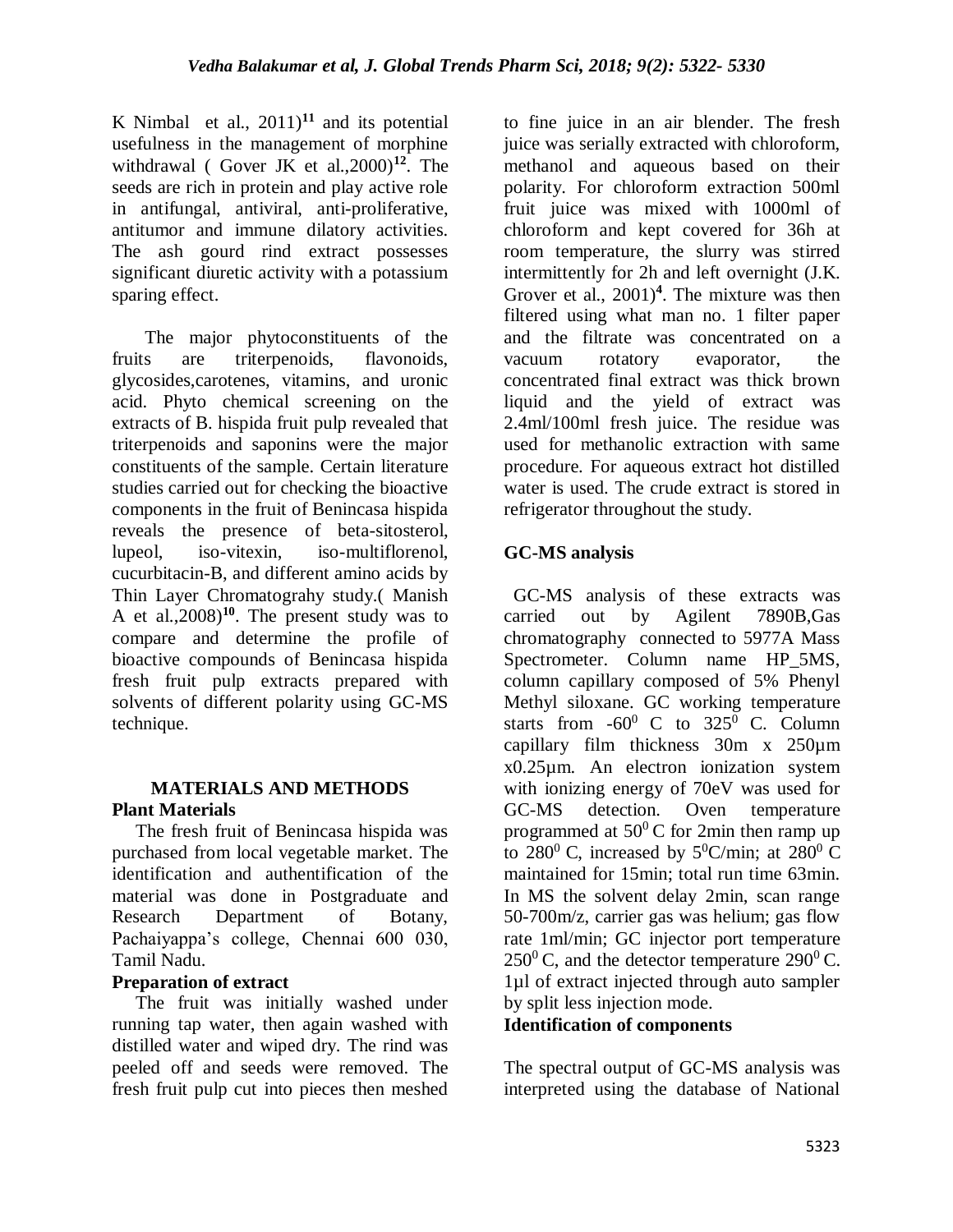Institute of Standard and Technology (NIST) database center. The mass spectrum of the unknown components was compared with the spectrum of the known components data stored in the NIST library. Name of the components, molecular weight and the molecular structure of the components of test sample were illustrated.

# **RESULTS AND DISCUSSION**

 The GC-MS analysis was utilized successfully for the investigation and characterization of bioactive compound profile of Benincasa hispida fruit sample prepared by successive extraction with different polarity solvents. The method applied provided good separation for each compounds and their abundance of compounds detected, retention time (RT), peak percentage varies with different polarity solvents. GC-MS chromatogram of total ion concentration (TIC) of extracts are shown in figure1,2 and3, while detected compounds are displayed in table 1, 2 and 3.and fig 4,5,6,7,and 8 illustrates the mass spectrum of major components. According to the result(table 1- 3) the mass spectra of the constituents compared with NIST library, in methanolic extract 22 peaks of components were identified and characterized in which the major components are α1-Sitosterol (97.24% ), Lupan-3-ol (56..83 %), Cucurbitacin B, dihydro-( 25.29 %)., cis-13-Octadecenoic acid (20.56 %) , 3-Hydroxy-3-methyl-2 butanone  $\alpha$  oxime  $(5.16\%, 1.2-$ Cyclopentanedione (4.16%), whereas in chloroform extract 16 compounds were identified , the major components were 4H-Pyran-4-one, 2,3-dihydro-3,5-dihydroxy-6 methyl- ( 100 %), Methanecarboxylic acid (34.49 %), α-Pyrrolidone, 5-[3 hydroxybutyl]-(10.01%), Ethanoic acid. (6.88%). In aqueous extract (Table 3) 13 compounds were identified and the major components are Methanecarboxylic acid (100%), 4H-Pyran-4-one, 2,3-dihydro-3,5dihydroxy-6-methyl-

(21.64%).Cyclotrisiloxane, hexamethyl (11.36%), 2-Hydroxy-gammabutyrolactone(8.00%.). Certain literature studies reveals the medicinal applications of bioactive compound obtained in the present analysis , n-hexadeconic acid the structural basis of the anti-inflammatory property and the kinetic parameters of inhibition by nhexadeconic acid have been determined (Vasudevan aparna et al,.2012)**<sup>13</sup>**, furan and 2- furanmethanol are decomposition products of thymine(Adriano A.S. et al., 2003)<sup>14</sup>, cis-Vaccenic acid, cis-13-2003)**<sup>14</sup>**, cis-Vaccenic acid, cis-13- Octadecenoic acid are the phosphofatty acids play role in brain responses(M. G. Murphy et al., 2006)**<sup>15</sup>**, 3-methyl-1,2 cyclopentanedione ( Young Choi et al.,  $(2007)^{16}$  suggest that this agent may have potential to minimize inflammation, cucurbiticin –b which are implicated in apoptosis and the cell cycle rich source of potential anticancer compounds(L. Rios, J. et al.,  $2012$ <sup>17</sup>,  $\alpha$ 1-Sitosterol and Lupan-3-ol are triterpenoids, 4H-Pyran-4-one, 2,3 dihydro-3,5-dihydroxy-6-methyl- have anti inflammatory and antimicrobial activity,(Ramalakhmi S. et al.,2012)**<sup>18</sup>** , Butanoic acid, 4-hydroxy- and hexonic acid contribute quantitative aroma composition to the fruit (M Larsen et al.,1992)**<sup>19</sup>**

# **CONCLUSION**

 GC-MS analysis applied to investigate the bioactive compound profile of Benincasa hispida fruit extracts prepared with solvents of different polarity was compared and determined. Significant difference between methanol, chloroform and aqueous were observed in which methanolic and chloroform extracts have distinct classes of bioactive compounds. The present analysis was useful for drawing profile of detected bioactive compounds which may proceed to do further studies.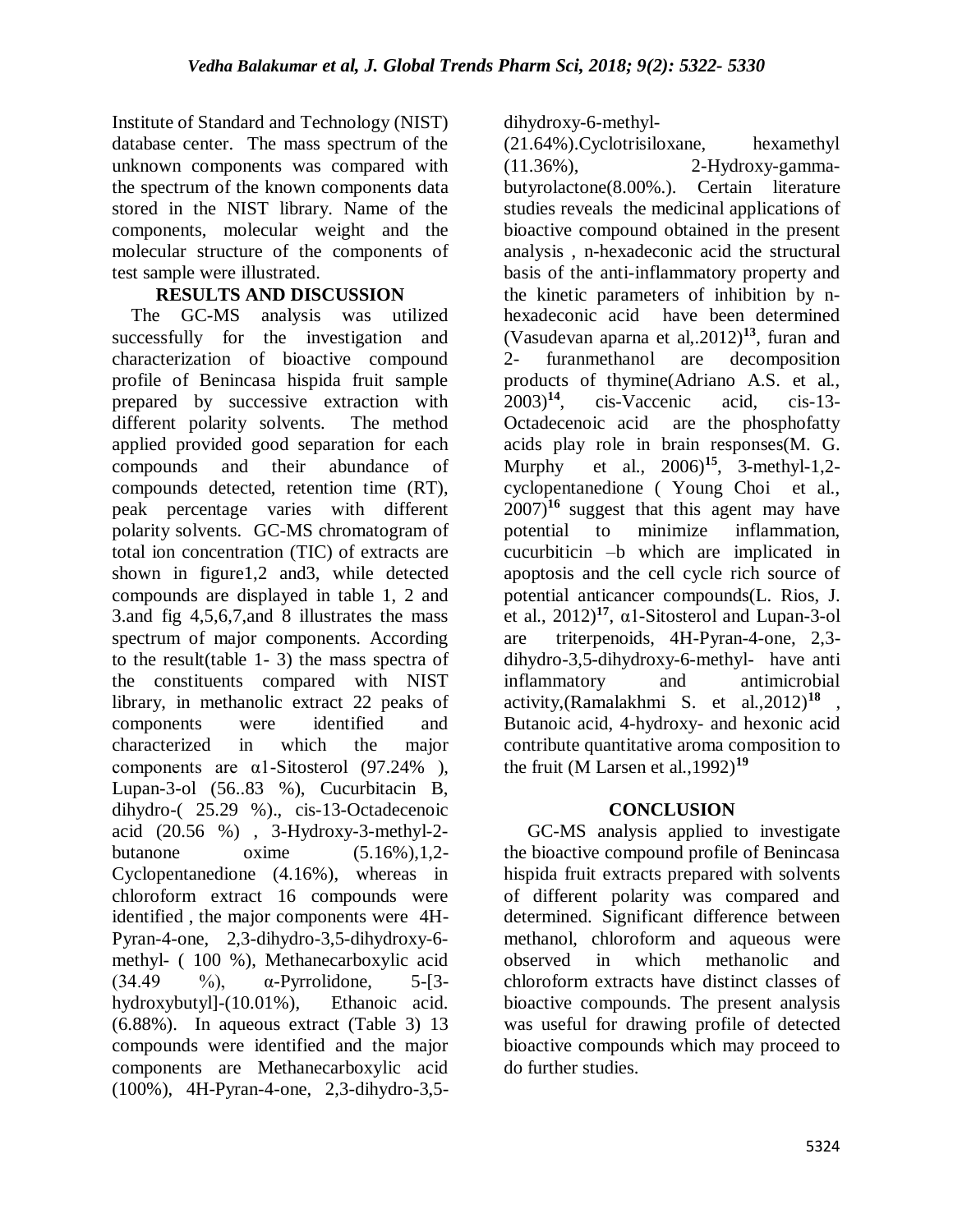| Peak<br>No.                  | RT               | Name of the compound                                    | Molecular<br>formula                                              | <b>MW</b>  | Peak<br>area % |
|------------------------------|------------------|---------------------------------------------------------|-------------------------------------------------------------------|------------|----------------|
| $\mathbf{1}$<br>$\mathbf{2}$ | 2.137<br>2.793   | Furfural<br>2-Furanmethanol                             | $C_5$ H <sub>4</sub> $O_2$<br>$C_5$ H <sub>6</sub> O <sub>2</sub> | 96<br>98   | 0.71<br>0.86   |
| 3<br>$\overline{4}$          | 3.091<br>3.499   | 3-Hydroxy-3-methyl-2-butanone oxime<br>Dihydroxyacetone | $C_5H_{11}NO_2$<br>$C_3H6O3$                                      | 117<br>90  | 5.16<br>1.36   |
| 5                            | 3.735            | 1,2-Cyclopentanedione                                   | $C_5 H_6 O_2$                                                     | 98         | 4.16           |
| 6                            | 4.168            | 2-Hydroxy-gamma-butyrolactone                           | $C_4 H_6 O_3$                                                     | 102        | 2.08           |
| 7                            | 4.701            | Methyl acetoxyacetate                                   | $C_5 H_8 O_4$                                                     | 132        | 0.23           |
| 8                            | 4.912            | 2,5-Dimethyl-4-hydroxy-3(2H)-furanone                   | $C_6$ H <sub>8</sub> O <sub>3</sub>                               | 128        | 0.28           |
| 9                            | 5.085            | D-Alanine, N-propargyloxycarbonyl-, isohexyl<br>ester   | $C_{13}H_{21}NO_4$                                                | 255        | 0.30           |
| 10                           | 5.222            | Pentanal                                                | $C_5$ H <sub>10</sub> O                                           | 86         | 0.53           |
| 11                           | 5.668            | l-Alanine, N-methoxycarbonyl-, butyl ester              | $C_9H_{17}NO_4$                                                   | 203        | 1.10           |
| 12                           | 6.795            | 4H-Pyran-4-one, 2,3-dihydro-3,5-dihydroxy-6-<br>methyl  | $C_6$ H <sub>8</sub> O <sub>4</sub>                               | 144        | 0.38           |
| 13                           | 6.956            | 5-Hydroxymethylfurfural                                 | $C_6$ H <sub>6</sub> $O_3$                                        | 126        | 1.03           |
| 14                           | 7.303            | Ketone, methyl 2-methyl-1,3-oxothiolan-2-yl             | $C_6$ H <sub>10</sub> O <sub>2</sub> S                            | 146        | 0.88           |
| 15                           | 7.910            | d-Mannose                                               | $C_6H_{12}O_6$                                                    | 180        | 3.01           |
| 16                           | 8.307            | Methyl $\beta$ -d-galactopyranoside                     | $C_7 H_{14} O_6$                                                  | 194        | 1.27           |
| 17                           | 9.335            | n-Hexadecanoic acid                                     | $C_{16}H_{32}O_2$                                                 | 256        | 0.21           |
| 18                           | 9.620            | cis-Vaccenic acid                                       | $C_{18} H_{34} O_2$                                               | 282        | 0.63           |
| 19                           | 9.781            | cis-13-Octadecenoic acid                                | $C_{18}H_{34}O2$                                                  | 282        | 20.56          |
| 20                           | 10.376           | Cucurbitacin B, dihydro-                                | $C_{32}H_{48}O_8$                                                 | 560        | 25.29          |
| 21<br>22                     | 42.019<br>42.106 | $\alpha$ 1-Sitosterol<br>Lupan-3-ol                     | $C_{30} H_{50} O$<br>$C_{30} H_{52} O$                            | 426<br>428 | 97.24<br>56.83 |

**Table 1. Bioactive components identified in the methanolic extract of Benincasa hispida fruit pulp by GC-MS.**



**Fig 1: GC-MS chromatographic peak condition of methanolic extract of Benincasa hispida fruit pulp.**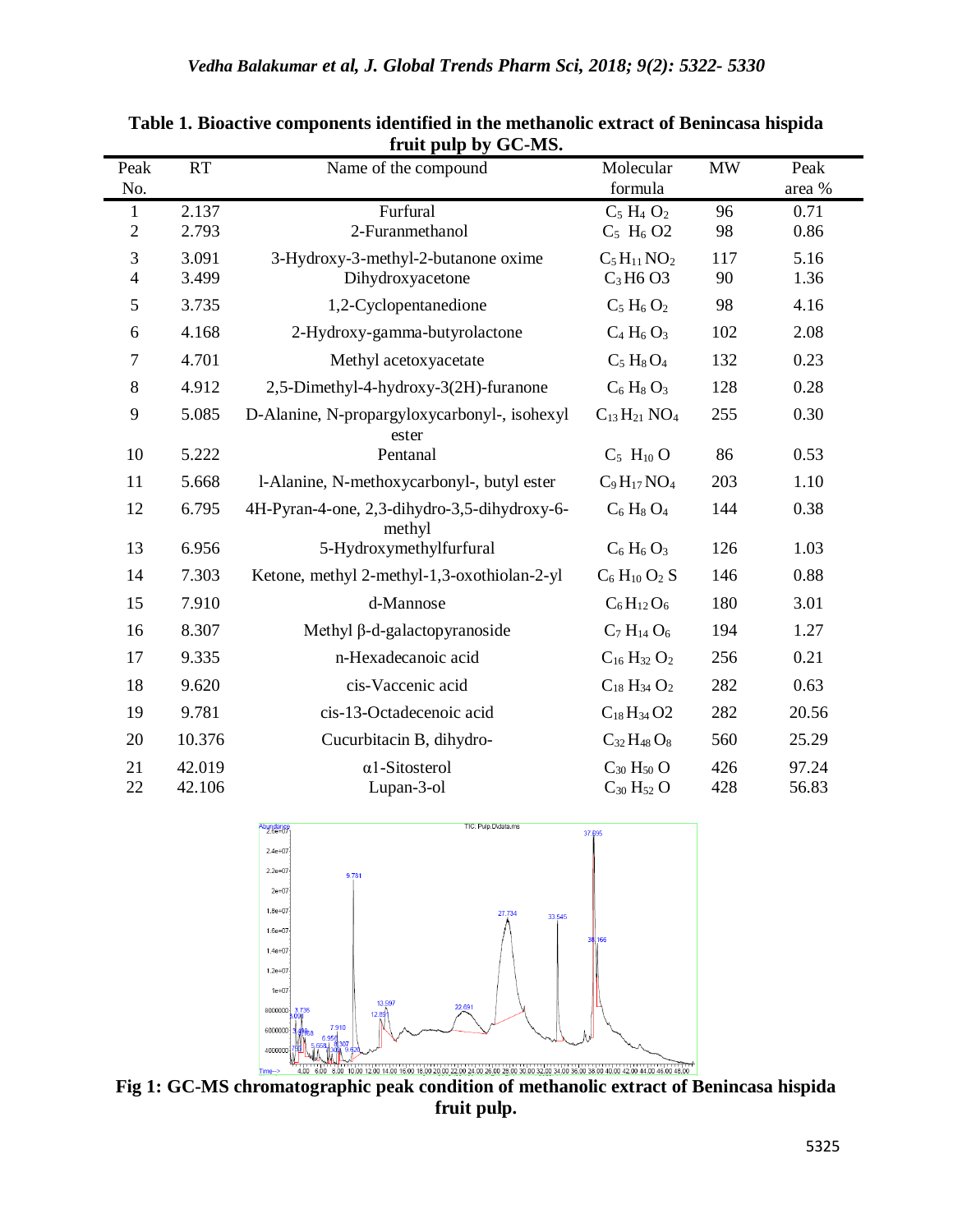| <b>Peak</b>    | <b>RT</b> | Name of the compound                       | <b>Molecular</b>                    | <b>MW</b> | <b>Peak</b> |
|----------------|-----------|--------------------------------------------|-------------------------------------|-----------|-------------|
| No.            |           |                                            | formula                             |           | area %      |
| 1              | 2.986     | Ethanoic acid                              | $C_2H_4O_2$                         | 60        | 15.38       |
| $\mathfrak{2}$ | 3.290     | Methanecarboxylic acid                     | $C_2 H_4 O_2$                       | 60        | 34.49       |
| 3              | 3.394     | 2-Propanone, 1-hydroxy-                    | $C_3 H_6 O_2$                       | 74        | 6.88        |
| $\overline{4}$ | 4.093     | Pyridine                                   | C5 H <sub>5</sub> N                 | 79        | 0.78        |
| 5              | 4.761     | Cyclotrisiloxane, hexamethyl-              | $C_6 H_{18} O_3 S_{13}$             | 222       | 1.94        |
| 6              | 5.616     | 2-Furanmethanol                            | $C_5 H_6 O_2$                       | 98        | 1.67        |
| 7              | 6.782     | Butanoic acid, 4-hydroxy-                  | $C_4H_8O3$                          | 104       | 2.08        |
| 8              | 7.109     | 1,2-Cyclopentanedione                      | $C_5H_6O_2$                         | 98        | 1.16        |
| 9              | 8.268     | 2,4-Dihydroxy-2,5-dimethyl-3(2H)-furan-3-  | $C_6H_8O_4$                         | 144       | 1.86        |
|                |           | one                                        |                                     |           |             |
| 10             | 11.209    | 2,5-Dimethyl-4-hydroxy-3(2H)-furanone      | $C_6$ H <sub>8</sub> O <sub>3</sub> | 128       | 3.05        |
| 11             | 13.550    | 4H-Pyran-4-one, 2,3-dihydro-3,5-dihydroxy- | $C6 H_8 O_4$                        | 144       | 100.00      |
|                |           | 6-methyl-                                  |                                     |           |             |
| 12             | 14.864    | 4H-Pyran-4-one, 3,5-dihydroxy-2-methyl-    | $C_6$ H <sub>6</sub> O <sub>4</sub> | 142       | 5.62        |
| 13             | 20.146    | `α-Pyrrolidone, 5-[3-hydroxybutyl]-        | $C_8H_{15}NO_2$                     | 157       | 10.01       |
| 14             | 29.566    | Acetic acid, 2-oxo-2-[2-(1-                | $C_{11}H_{11}NO_4$                  | 221       | 0.66        |
|                |           | oxopropylamino)phenyl]-                    |                                     |           |             |
| 15             | 32.344    | n-Hexadecanoic acid                        | $C_{16}H_{32}O_2$                   | 256       | 1.30        |
| 16             | 32.344    | 4H-Pyran-3-carboxylic acid, 6-amino-5-     | $C_{21} H_{18} N_2 O_3$             | 346       | 1.00        |
|                |           | cyano-2-methyl-4-phenyl-, benzyl ester     |                                     |           |             |

**Table 2: Bioactive components identified in the chloroform extract of Benincasa hispida fruit pulp by GC-MS analysis.**



**Fig 2: GC-MS chromatographic peak condition of chloroform extract of Benincasa hispida fruit pulp.**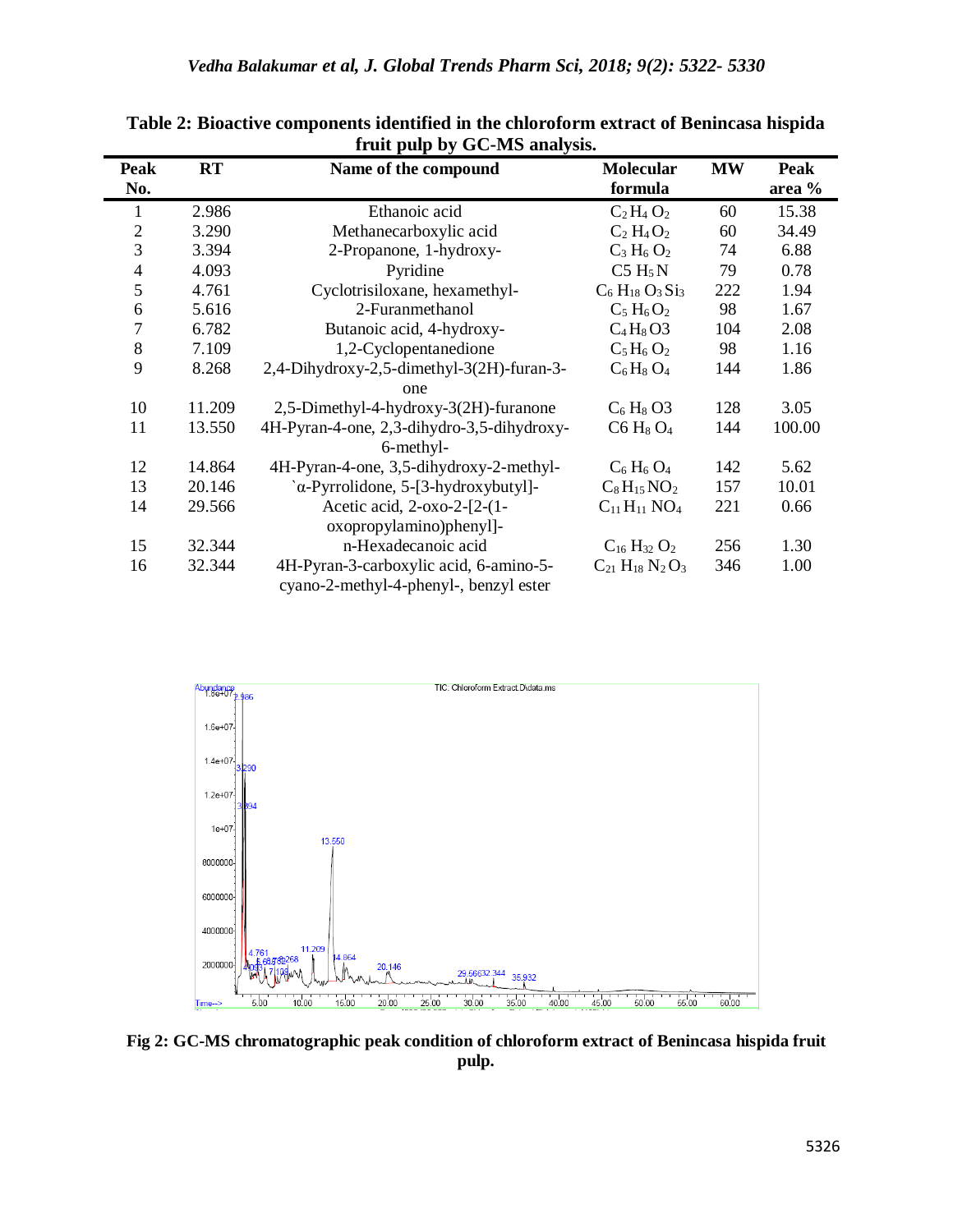| Peak<br>No.    | RT     | Name of the compound                             | <b>Molecular</b><br>formula                                     | <b>MW</b> | Peak<br>area % |
|----------------|--------|--------------------------------------------------|-----------------------------------------------------------------|-----------|----------------|
| 1              | 3.335  | Methnecarboxylic acid                            | $C_2H_4O_2$                                                     | 60        | 100.00         |
| $\overline{2}$ | 3.439  | Pyridine                                         | $C_5 H_5 N$                                                     | 79        | 0.31           |
| 3              | 3.498  | Propanoic acid, 2-oxo-, methyl ester             | $C_4 H_6 O_3$                                                   | 102       | 1.08           |
| $\overline{4}$ | 4.739  | Cyclotrisiloxane, hexamethyl-                    | $C_6$ H <sub>18</sub> O <sub>3</sub> S <sub>i<sub>3</sub></sub> | 222       | 11.36          |
| 5              | 7.985  | Silane, dimethyl(dimethylisobutoxysilyloxy)      | $C_{12} H_{30} O_3 S_{12}$                                      | 278       | 1.04           |
|                |        | isobutoxy-                                       |                                                                 |           |                |
| 6              | 8.282  | L-Lactic acid                                    | : $C_3H_6O_3$                                                   | 90        | 7.26           |
| 7              | 8.684  | Cyclotetrasiloxane, octamethyl-                  | $C_8H_{24}O_4Si_4$                                              | 296       | 1.67           |
| 8              | 9.055  | 2-Hydroxy-gamma-butyrolactone                    | $C_4H_6O_3$                                                     | 102       | 8.00           |
| 9              | 10.949 | 2,5-Dimethyl-4-hydroxy-3(2H)-furanone            | $C_6$ H <sub>8</sub> $O_3$                                      | 128       | 6.47           |
| 10             | 11.521 | 1,2,4-Triazino[5,6-E][1,2,4]-triazine-3,6-dione, | $C_4H_8N_6O_2$                                                  |           | 2.23           |
|                |        | hexahydro-                                       |                                                                 | 172       |                |
| 11             | 13.029 | 4H-Pyran-4-one, 2,3-dihydro-3,5-dihydroxy-6-     | $C_6H_8O_4$                                                     | 144       | 21.64          |
|                |        | methyl-                                          |                                                                 |           |                |
| 12             | 15.347 | Cyclotetrasiloxane, octamethyl-                  | $C_8$ H <sub>24</sub> O <sub>4</sub> S <sub>14</sub>            | 296       | 0.87           |
| 13             | 17.843 | Cyclohexasiloxane, dodecamethyl-                 | $C_{12} H_{36} O_6 Si_6$                                        | 444       | 1.23           |

**Table 3: Bioactive components identified in the aqueous extract of Benincasa hispida fruit pulp by GC-MS.**



**Fig 3: GC-MS chromatographic peak condition of aqueous extract of Benincasa hispida fruit pulp.**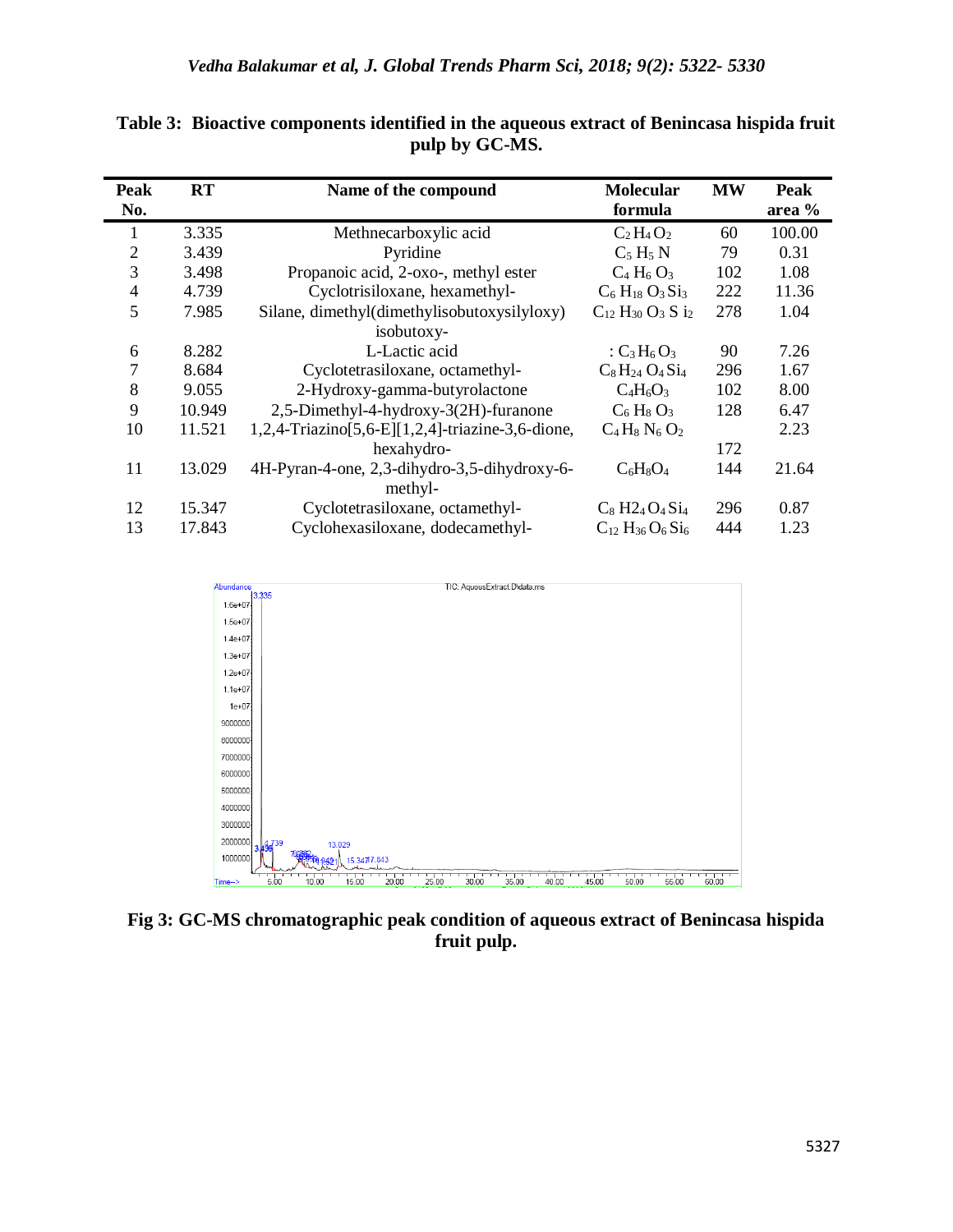





**Fig 6: Mass spectrum of** Lupan-3-ol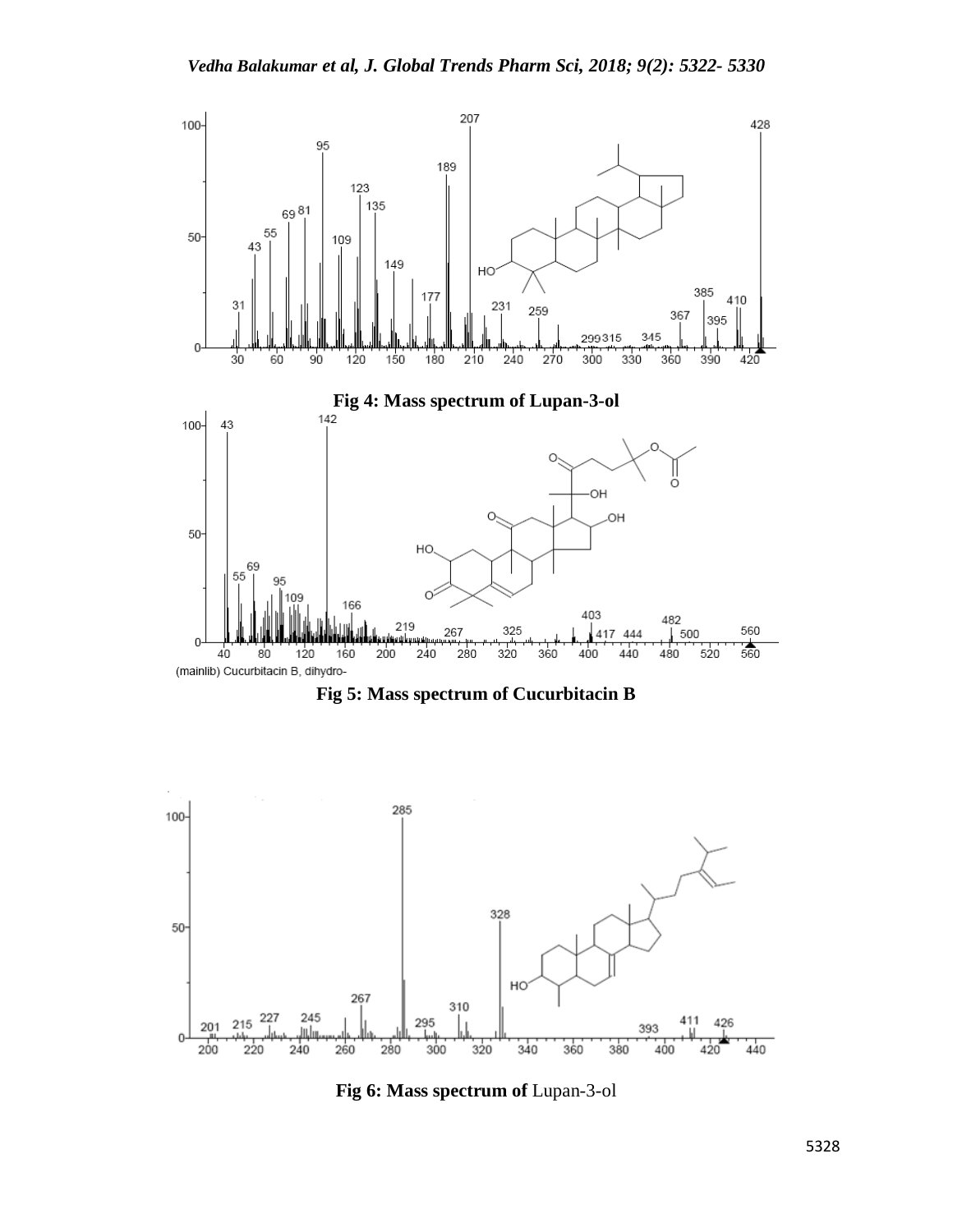

**Fig 7: Mass spectrum of** 4H-Pyran-4-one, 2,3-dihydro-3,5-dihydroxy-6-methyl-





## **ACKNOWLEDGEMENT**

 The authors great fully acknowledged the principal, HOD of Botany , Pachaiyappa's College , Chennai , for providing necessary facilities. We also thank Dr. Pachaiyappan, Dept. of Biotechnology, SRM University, for the valuable support and lab facilities.

## **REFERENCES**

- 1. Gover J K and Rathiss 1994). Antiinflammatory activity of the fresh juice of Benincasa hispida.Indian Journal of Pharmacology. 26: 66.
- 2. Dong MY, Lumz, Yin QH, Feng WM, Xu JX and Xu WM (1995). Benincasa hispida contents effective for protection of kidney. Jiangsu J Agricultural Sciences. 1(3): 46-55.
- 3. Vrushabendra Swamy Bhyrapur Mathad, (2005). Antidiarrheal Evaluation of Benincasa hispida (Thunb.) Cogn. Fruit Extracts .Iranian Journal of Pharmacology & Therapeutics. 4(1) : 24-27.
- 4. Abhishek Mahatma, (2014). Evaluation of Antidiabetic Potential of Methanolic Extract of Benincasa Hispida in Dexamethasone Induced Diabetic Rats. Journal of Dental and Medical Sciences. 13( 12): 118-125.
- 5. Grover J.K., G.Adiga, V.Vats, S.S.Rathi(2001), Extracts of Benincasa hispida prevent development of experimental ulcers.Journal of ethnopharmacology. 78: 159-164.
- 6. Anil Kumar D and Ramu P (2002). Effect of methanolic extract of benincasa hispida against histamine